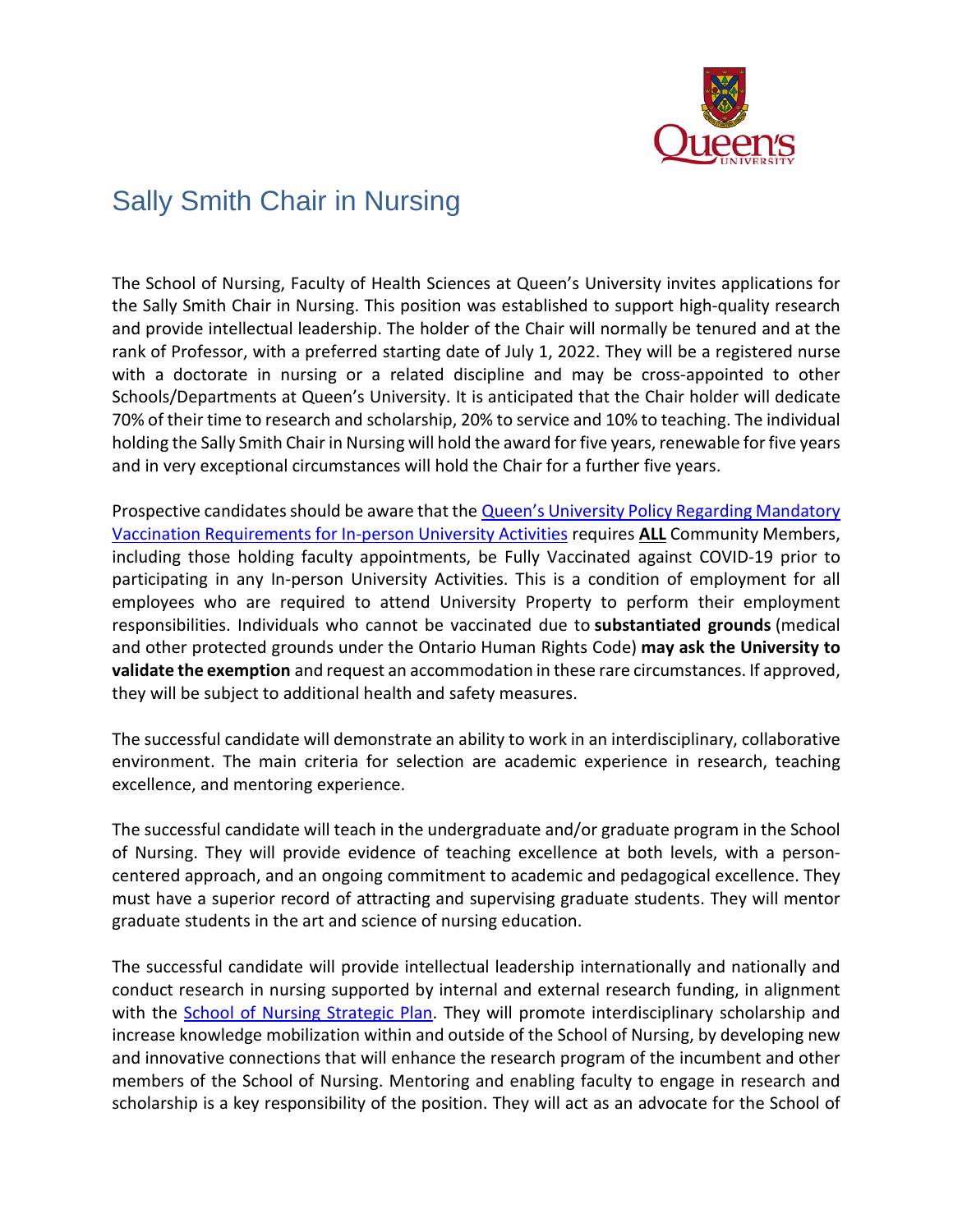

Nursing, nursing in general and for research, as well as represent the School on research committees. The successful candidate will make substantive contributions through service to the School of Nursing, the Faculty, the University, and/or the broader community.

Skills and background required:

• Evidence of outstanding and innovative scholarly output that demonstrates independent research, leading to peer-assessed publications is required. Ability to work collaboratively in an interdisciplinary and person-centred environment. Previous success in mentoring, leading, fostering collegiality, and catalyzing strategic vision.

Salary will be commensurate with qualifications and experience.

Failure to secure external funding within three years of the initial appointment may lead to termination of the appointment to the Chair position. At the end of the fourth year of the initial term an external review of the research program will be conducted and recommendations from the review team will be considered prior to reappointment to the Chair position.

People from across Canada and around the world come to learn, teach and conduct research at Queen's University. Faculty and their dependents are eligible for an extensive benefits package including prescription drug coverage, vision care, dental care, long term disability insurance, life insurance and access to the Employee and Family Assistance Program.

You will also participate in a pension plan. Tuition assistance is available for qualifying employees, their spouses and dependent children. Queen's values families and is pleased to provide a 'top up' to government parental leave benefits for eligible employees on maternity/parental leave. In addition, Queen's provides partial reimbursement for eligible daycare expenses for employees with dependent children in daycare. Details are set out in the Queen's-QUFA Collective Agreement. For more information on employee benefits, see **Queen's Human Resources**.

Additional information about Queen's University can be found on the [Faculty Recruitment and](http://www.queensu.ca/facultyrecruitment)  [Support](http://www.queensu.ca/facultyrecruitment) website. The University is situated on the traditional territories of the Haudenosaunee and Anishinaabe, in historic Kingston on the shores of Lake Ontario. Kingston's residents enjoy an outstanding quality of life with a wide range of cultural, recreational, and creative opportunities. Visit *Inclusive Queen's* for information on equity, diversity and inclusion resources and initiatives.

The University invites applications from all qualified individuals. Queen's is strongly committed to employment equity, diversity and inclusion in the workplace and encourages applications from Black, racialized/visible minority and Indigenous/Aboriginal people, women, persons with disabilities, and 2SLGBTQ+ persons. All qualified candidates are encouraged to apply; however,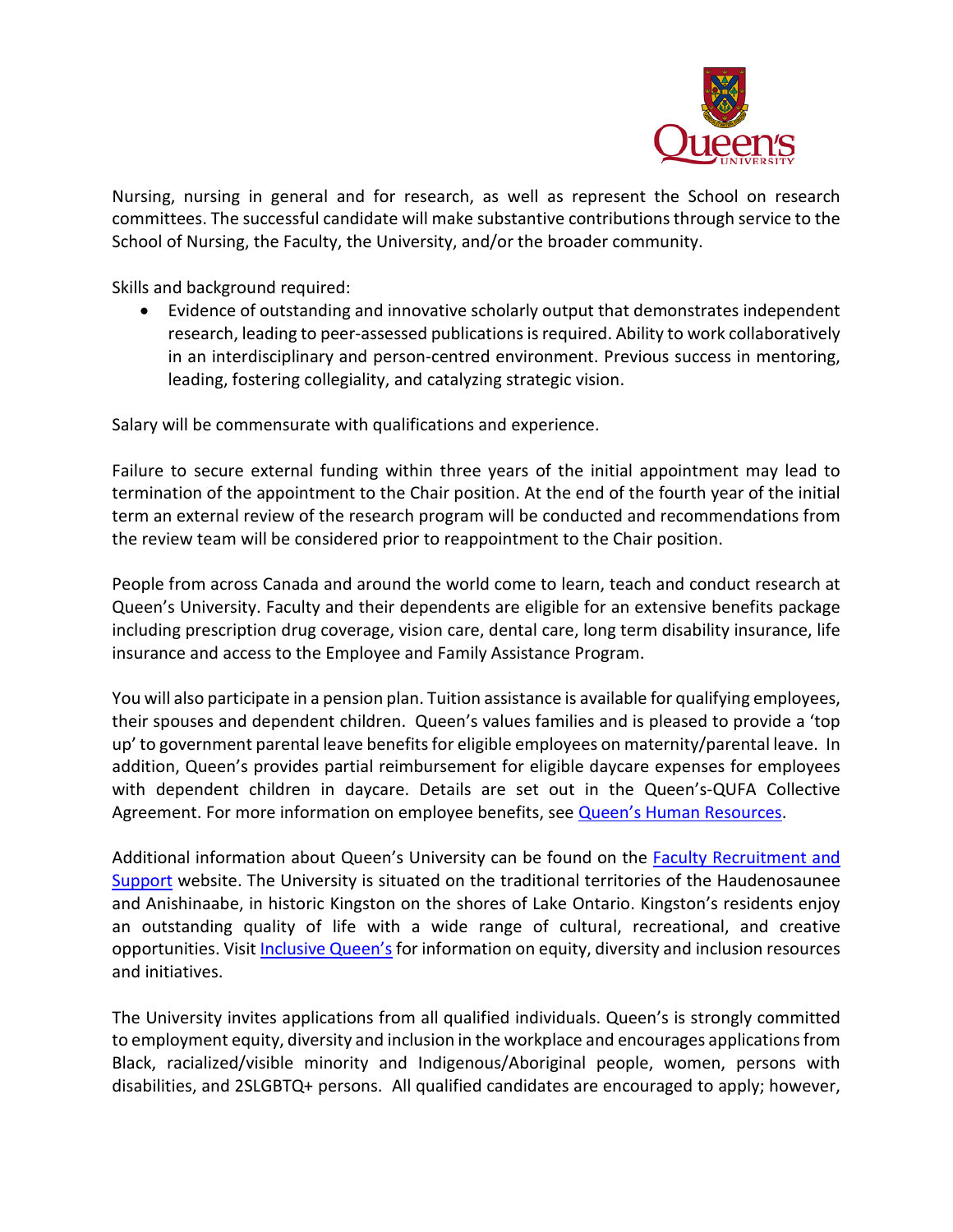

in accordance with Canadian immigration requirements, Canadian citizens and permanent residents of Canada will be given priority.

To comply with federal laws, the University is obliged to gather statistical information as to how many applicants for each job vacancy are Canadian citizens / permanent residents of Canada. Applicants need not identify their country of origin or citizenship; however, all applications must include one of the following statements: "I am a Canadian citizen / permanent resident of Canada"; OR, "I am not a Canadian citizen / permanent resident of Canada". Applications that do not include this information will be deemed incomplete.

In addition, the impact of certain circumstances that may legitimately affect a nominee's record of research achievement will be given careful consideration when assessing the nominee's research productivity. Candidates are encouraged to provide any relevant information about their experience and/or career interruptions.

A complete application consists of:

- a cover letter (including one of the two statements regarding Canadian citizenship / permanent resident status specified in the previous paragraph);
- a current Curriculum Vitae (including a list of publications);
- a statement of research interests;
- a statement of teaching interests and experience (including teaching outlines and evaluations if available); and,
- Three letters of reference to be sent directly to Dr. Erna Snelgrove-Clarke, Vice-Dean (Health Sciences) & Director, School of Nursing.

The deadline for applications is **31 March 2022.** Applications will be reviewed on an ongoing basis until the position is filled. Applicants are encouraged to send all documents in their application package electronically as PDFs to Dr. Erna Snelgrove-Clarke at [NURS.APPLY.JOBS@queensu.ca,](mailto:NURS.APPLY.JOBS@queensu.ca) although hard copy applications may be submitted to:

Dr. Erna Snelgrove-Clarke Vice-Dean (Health Sciences) & Director, School of Nursing 92 Barrie Street Queen's University Kingston, Ontario CANADA K7L 3N6

The University will provide support in its recruitment processes to applicants with disabilities, including accommodation that considers an applicant's accessibility needs. If you require